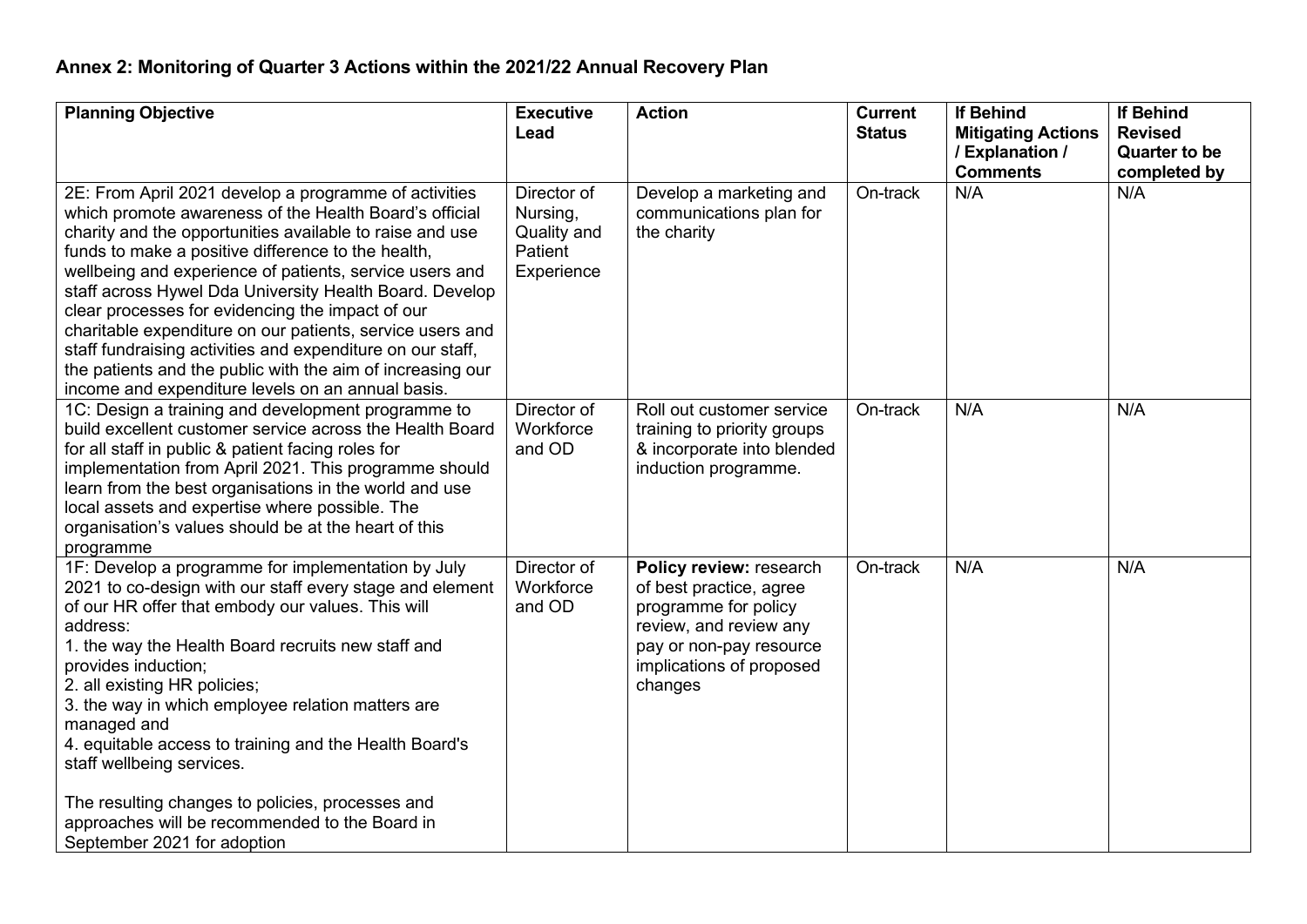| <b>Planning Objective</b>                                                                                                                                                                                                                                                                                                                                                                                                             | <b>Executive</b><br>Lead           | <b>Action</b>                                                                                                                           | <b>Current</b><br><b>Status</b> | <b>If Behind</b><br><b>Mitigating Actions</b><br>/ Explanation /<br><b>Comments</b>                                                                                                                                                                                                                                                                                                                                                      | <b>If Behind</b><br><b>Revised</b><br><b>Quarter to be</b><br>completed by |
|---------------------------------------------------------------------------------------------------------------------------------------------------------------------------------------------------------------------------------------------------------------------------------------------------------------------------------------------------------------------------------------------------------------------------------------|------------------------------------|-----------------------------------------------------------------------------------------------------------------------------------------|---------------------------------|------------------------------------------------------------------------------------------------------------------------------------------------------------------------------------------------------------------------------------------------------------------------------------------------------------------------------------------------------------------------------------------------------------------------------------------|----------------------------------------------------------------------------|
| 1G: Develop and implement a plan to roll out OD<br>Relationship Managers to every directorate in the Health<br>Board from April 2021. Their role will be to support the<br>directorates in their day to day operations, as well as<br>helping them to widen diversity and inclusion, develop<br>their workforce, foster positive relationships and deliver<br>successful and supportive home working arrangements<br>for their teams. | Director of<br>Workforce<br>and OD | Development Programme<br>designed and planned for<br>new OD Relationship<br>Managers                                                    | On-track                        | N/A                                                                                                                                                                                                                                                                                                                                                                                                                                      | N/A                                                                        |
| 6D: Develop the capability for the routine capture of<br>PROMS and implement in all clinical services within 3<br>years. Establish the required digital technology and<br>clinical leadership and engagement to facilitate pathway<br>redesign based on these insights and put in place impact<br>measurement processes to evaluate changes at a<br>pathway level                                                                     | Medical<br><b>Director</b>         | Undertake service reviews<br>of three major condition<br>areas to inform service<br>development through the<br>planning process         | On-track                        | N/A                                                                                                                                                                                                                                                                                                                                                                                                                                      | N/A                                                                        |
| 51: Undertake a comprehensive assessment of all Health<br>Board Children & Young People Services to identify<br>areas for improvement. From this, develop an<br>implementation plan to address the findings by March<br>2024 at the latest. The assessment process and<br>implementation plan should include the voices of children<br>and young people and have clear links to the wider work<br>being progressed by the RPB         | Director of<br>Operations          | <b>Children and Young</b><br>people's working group to<br>identify the key priorities to<br>inform a plan for delivery<br>in 2022/2023. | <b>Behind</b>                   | <b>Some actions listed</b><br>on the ToR are<br>behind schedule,<br>this is due to<br>operational<br>demands as a<br>result of the<br>Omicron out-break.<br>However, (i)<br><b>Engagement with</b><br>colleagues around<br>the Children's<br><b>Charter This is with</b><br>the intention that<br>the voice of the<br>Child is heard. (ii) A<br>review of<br>psychology<br>services for<br>children across the<br><b>Health Board is</b> | <b>Quarter 4</b>                                                           |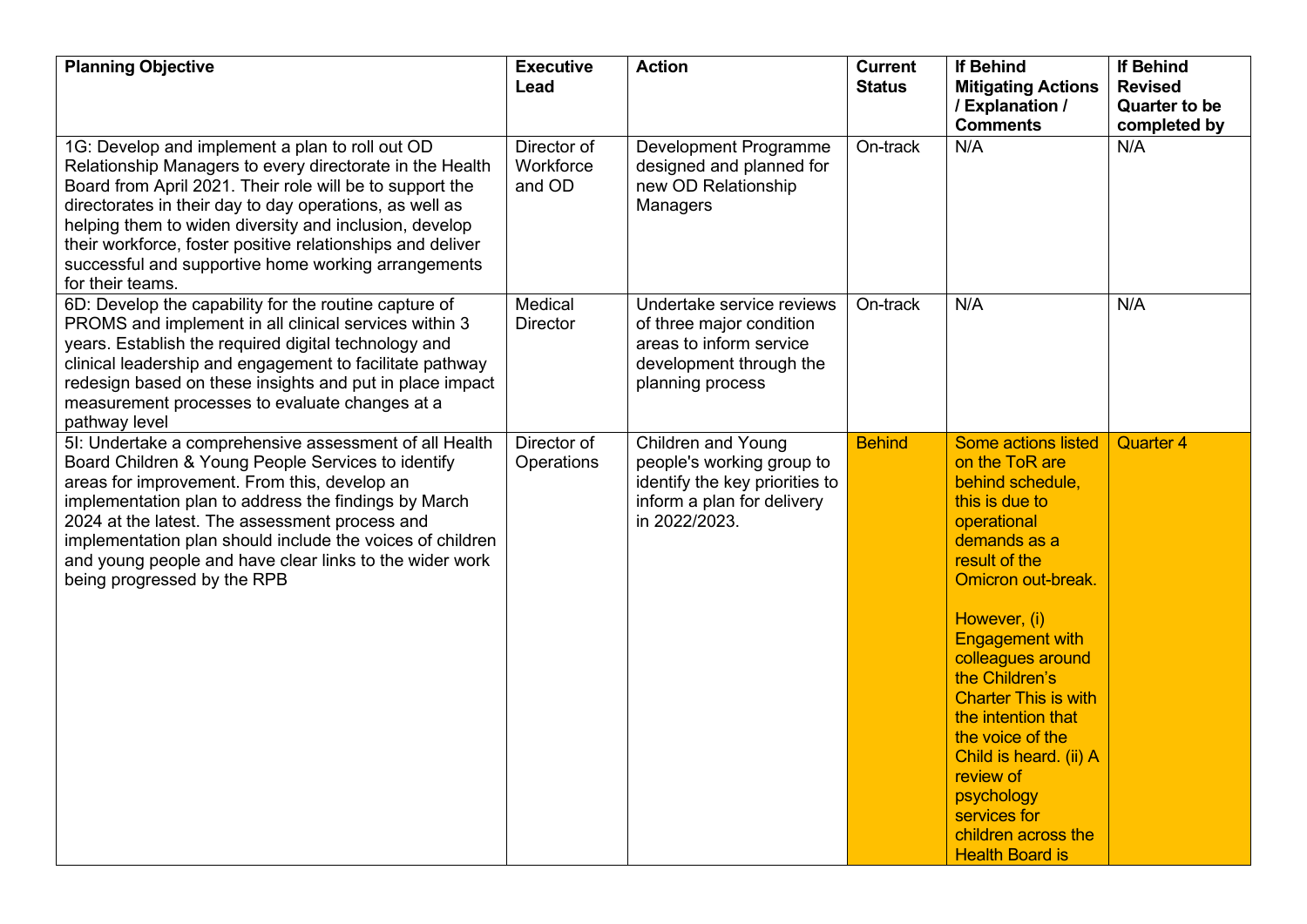| <b>Planning Objective</b>                                                                                                                                                                                                                                                                                                                                     | <b>Executive</b><br>Lead                                                     | <b>Action</b>                                                                                                                                                                                                                                                                                                                                                                                                                                | <b>Current</b><br><b>Status</b> | <b>If Behind</b><br><b>Mitigating Actions</b><br>/ Explanation /                                                                                                           | If Behind<br><b>Revised</b><br><b>Quarter to be</b> |
|---------------------------------------------------------------------------------------------------------------------------------------------------------------------------------------------------------------------------------------------------------------------------------------------------------------------------------------------------------------|------------------------------------------------------------------------------|----------------------------------------------------------------------------------------------------------------------------------------------------------------------------------------------------------------------------------------------------------------------------------------------------------------------------------------------------------------------------------------------------------------------------------------------|---------------------------------|----------------------------------------------------------------------------------------------------------------------------------------------------------------------------|-----------------------------------------------------|
|                                                                                                                                                                                                                                                                                                                                                               |                                                                              |                                                                                                                                                                                                                                                                                                                                                                                                                                              |                                 | <b>Comments</b>                                                                                                                                                            | completed by                                        |
|                                                                                                                                                                                                                                                                                                                                                               |                                                                              |                                                                                                                                                                                                                                                                                                                                                                                                                                              |                                 | underway. (iii) Exec<br>led review of<br><b>Community</b><br><b>Paediatrics within</b><br><b>Hywel Dda is</b><br>underway. (iv) Firm<br>links established<br>with the RPB. |                                                     |
| 5Q: To develop and implement a plan to roll out an<br>interface asthma services across the Health Board from                                                                                                                                                                                                                                                  | Director of<br>Primary<br>Care,<br>Community<br>and Long<br><b>Term Care</b> | Development of a of a<br>delivery plan                                                                                                                                                                                                                                                                                                                                                                                                       | On-track                        | N/A                                                                                                                                                                        | N/A                                                 |
| April 2021, working across primary and secondary care.<br>The aim of this is to enhance pathway value by reduce<br>asthma related morbidity and mortality whilst improving<br>access to expert opinion and reducing secondary care<br>demand.                                                                                                                 |                                                                              | Develop a system for<br>reporting Use PROMS<br>and PREMS to evaluate<br>service                                                                                                                                                                                                                                                                                                                                                              | On-track                        | N/A                                                                                                                                                                        | N/A                                                 |
| 5G: Implement the remaining elements of the<br>Transforming MH & develop and implement a<br>Transforming LD strategy in line with "Improving Lives,<br>Improving Care" over the next 3 years and also develop<br>and implement a plan for Transforming specialist child<br>and adolescent health services (CAMHS) and autistic<br>spectrum disorder and ADHD. | Director of<br>Operations                                                    | <b>Adult Mental Health:</b><br>Implement phase 1 and 2<br>of the Community Mental<br>Health Centre model to<br>enable services to move<br>to 7 day a week. Develop<br>service specification for<br><b>Community Mental Health</b><br>Centres including model,<br>service delivery methods<br>and referral criteria. SPOC<br>team recruited and trained<br>with Mental Health 111<br><b>Single Point of Contact</b><br>fully operational 24/7 | On-track                        | N/A                                                                                                                                                                        | N/A                                                 |
|                                                                                                                                                                                                                                                                                                                                                               |                                                                              | <b>Older Adult Mental Health:</b><br>Home-for-Life Care Home<br>Design Pilot<br>will commence with<br>Carmarthenshire<br>Local Authority and Long-                                                                                                                                                                                                                                                                                           | On-track                        | N/A                                                                                                                                                                        | N/A                                                 |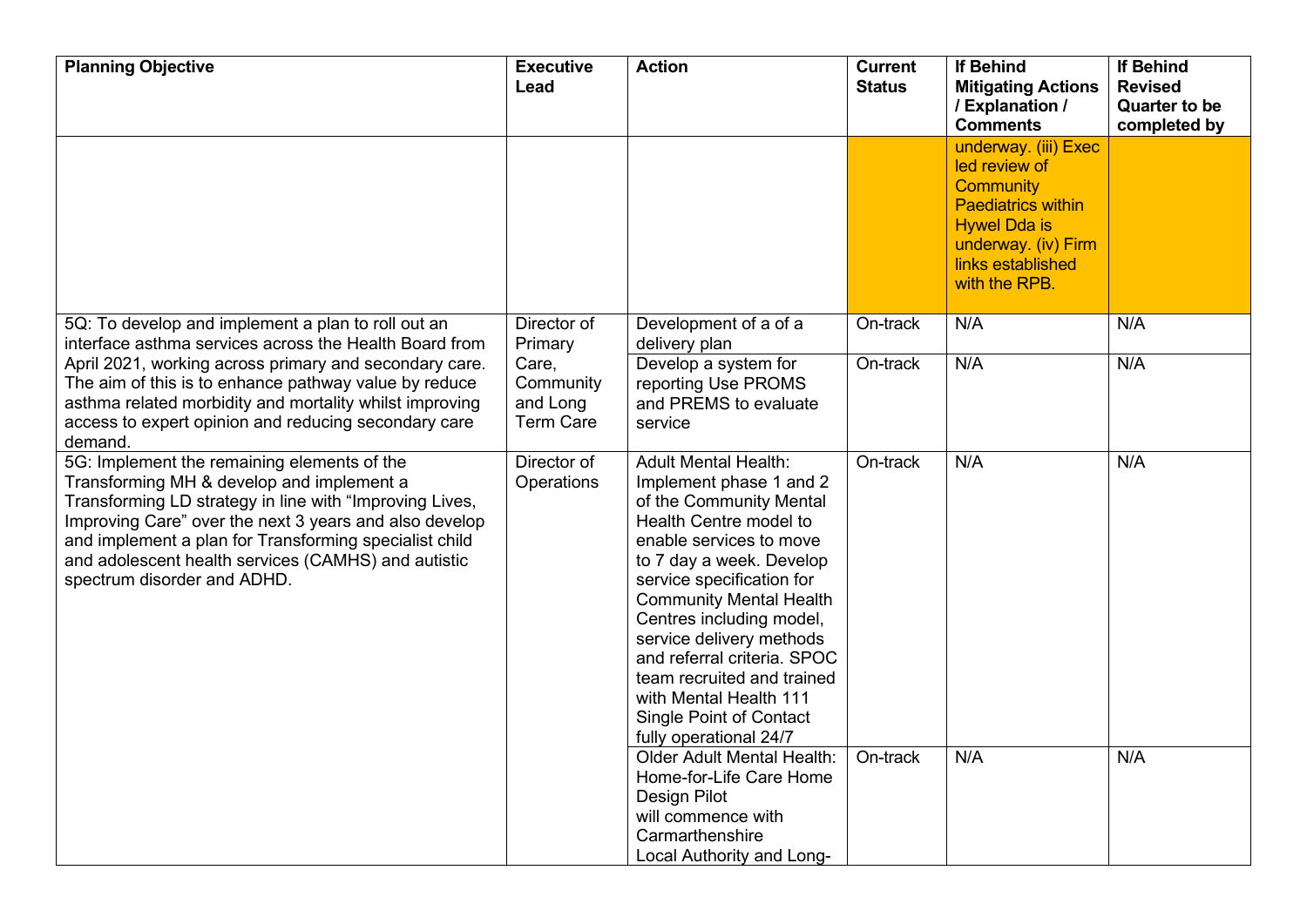| <b>Planning Objective</b>                                                                                                                                                         | <b>Executive</b><br>Lead               | <b>Action</b>                                                                                                                                                                                                                                                                                                                                                                                                                                                                                                                                                                                   | <b>Current</b><br><b>Status</b> | <b>If Behind</b><br><b>Mitigating Actions</b><br>/ Explanation /<br><b>Comments</b> | If Behind<br><b>Revised</b><br><b>Quarter to be</b><br>completed by |
|-----------------------------------------------------------------------------------------------------------------------------------------------------------------------------------|----------------------------------------|-------------------------------------------------------------------------------------------------------------------------------------------------------------------------------------------------------------------------------------------------------------------------------------------------------------------------------------------------------------------------------------------------------------------------------------------------------------------------------------------------------------------------------------------------------------------------------------------------|---------------------------------|-------------------------------------------------------------------------------------|---------------------------------------------------------------------|
|                                                                                                                                                                                   |                                        | Term Care Team. Care<br>Home [advanced]<br>evidenced based Best<br>Practice Dementia training<br>will be rolled out to care<br>homes incorporated within<br>a 'Stepped Care' support<br>bundle (selected Care<br>Homes piloted). Develop a<br>service specification<br>for Memory Assessment<br>Services (inclusive of LD<br>pathway) including model,<br>service delivery methods<br>and referral criteria.<br>Develop a service<br>specification for<br><b>Older Adults Community</b><br><b>Mental Health</b><br>Team including model,<br>service delivery methods<br>and referral criteria." |                                 |                                                                                     |                                                                     |
|                                                                                                                                                                                   |                                        | <b>Commissioned Services:</b><br>Review all commissioned<br>providers, undertake<br>market<br>engagement Commence<br>full procurement exercise<br>with contract award<br>November 2022. Evaluate<br><b>Primary Care Services</b><br>and identify service<br>needs."                                                                                                                                                                                                                                                                                                                             | On-track                        | N/A                                                                                 | N/A                                                                 |
| 1B: Building on the success of the command centre,<br>develop a longer-term sustainable model to cover the<br>following:<br>One single telephone and email point of contact – the | Director of<br>Nursing,<br>Quality and | Scope of existing<br>telephone system<br>infrastructure risks<br>and implement plan to                                                                                                                                                                                                                                                                                                                                                                                                                                                                                                          | <b>Behind</b>                   | Unprecedented<br>$\bullet$<br>increase in<br>activity through                       | Q4                                                                  |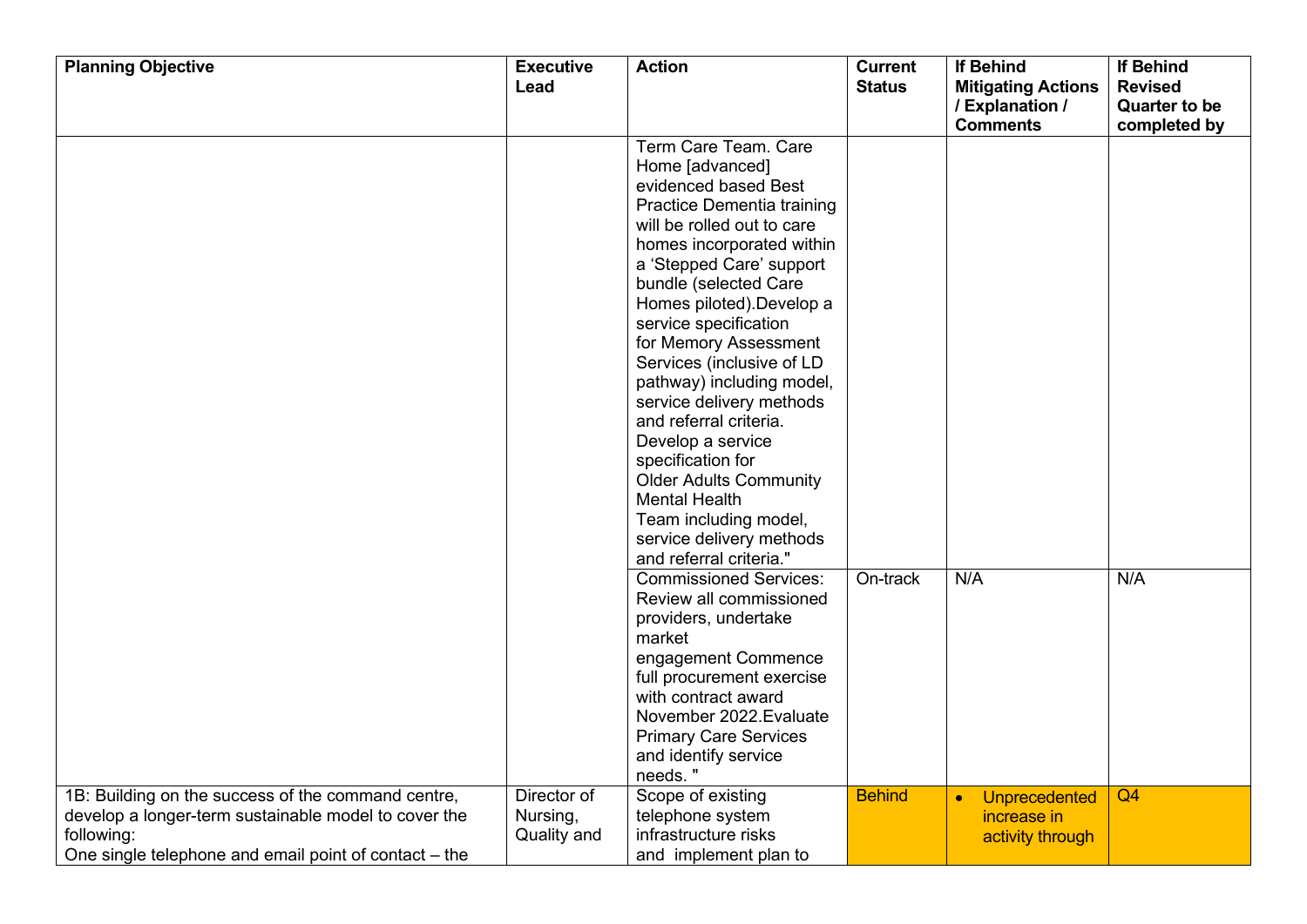| <b>Planning Objective</b>                                                                                                                                                                                                                                                                                                                                                                                                                                                                                   | <b>Executive</b><br>Lead                          | <b>Action</b>                                                                                                                                                                                                                                           | <b>Current</b><br><b>Status</b> | <b>If Behind</b><br><b>Mitigating Actions</b><br>/ Explanation /<br><b>Comments</b>                                                                                                                                                                                                    | <b>If Behind</b><br><b>Revised</b><br><b>Quarter to be</b><br>completed by |
|-------------------------------------------------------------------------------------------------------------------------------------------------------------------------------------------------------------------------------------------------------------------------------------------------------------------------------------------------------------------------------------------------------------------------------------------------------------------------------------------------------------|---------------------------------------------------|---------------------------------------------------------------------------------------------------------------------------------------------------------------------------------------------------------------------------------------------------------|---------------------------------|----------------------------------------------------------------------------------------------------------------------------------------------------------------------------------------------------------------------------------------------------------------------------------------|----------------------------------------------------------------------------|
| "Hywel Dda Health Hub"<br>This will incorporate switchboard facilities and existing<br>service based call handling functions into one single call-<br>handling system linking patient appointments, online<br>booking and call handlers<br>All specialist teams (primary care, patient support, staff<br>support) to have their calls answered and routed through<br>this single point of contact<br>Further develop the operation of the surveillance cell set<br>up to support Test, Trace, Protect (TTP) | Patient<br>Experience                             | address and mitigate risks<br>and functionality<br>Agree and secure<br>resources staffing model<br>for operational<br>management of the<br><b>Communication Hub</b><br>Develop and agree a plan<br>for call handling services<br>to transition into the | <b>Behind</b><br><b>Behind</b>  | the COVID<br><b>Command</b><br><b>Centre</b><br>increased<br>significantly<br>during<br>November and<br><b>December</b><br><b>2021 due to</b><br>Vaccination                                                                                                                           | Q4<br>Q <sub>4</sub>                                                       |
| Further develop the incident response and management<br>cell set up to support our COVID-19 response<br>Further develop the SharePoint function, or look at<br>similar other systems that our Local Authority partners<br>use, to facilitate tracking, auditing and reporting of<br>enquiries, responses and actions<br>Develop and implement a plan to roll out access for all<br>patients to their own records and appointments within 3<br>years                                                         |                                                   | Communication Hub,<br>based on organisation<br>wide service risk<br>assessment to inform and<br>communicate                                                                                                                                             |                                 | <b>Plan with over</b><br>50,000<br>enquiries<br>needing to be<br>responded.<br><b>Additional staff</b><br>deployed from<br>Quality<br>Improvement,<br><b>Finance and</b><br><b>Clinical Audit</b><br>teams during<br>late<br>December/early<br>January to help<br>deal with<br>demand. |                                                                            |
| 4E: Implement a plan to train all Health Board Therapists<br>in "Making Every Contact Count", and offer to their clients<br>by March 2022                                                                                                                                                                                                                                                                                                                                                                   | Director of<br>Therapies<br>and Health<br>Science | Online Level one MECC<br><b>Brief Advice Training</b><br>provided to approx. 230<br>therapy staff                                                                                                                                                       | <b>Behind</b>                   | The required<br>funding to deliver<br>the program has<br>not been identified.<br>and the ability to<br>release the<br>volumes of staff<br>identified during the<br>current system<br>pressures poses a                                                                                 | To be<br>determined once<br>funding has<br>been determined                 |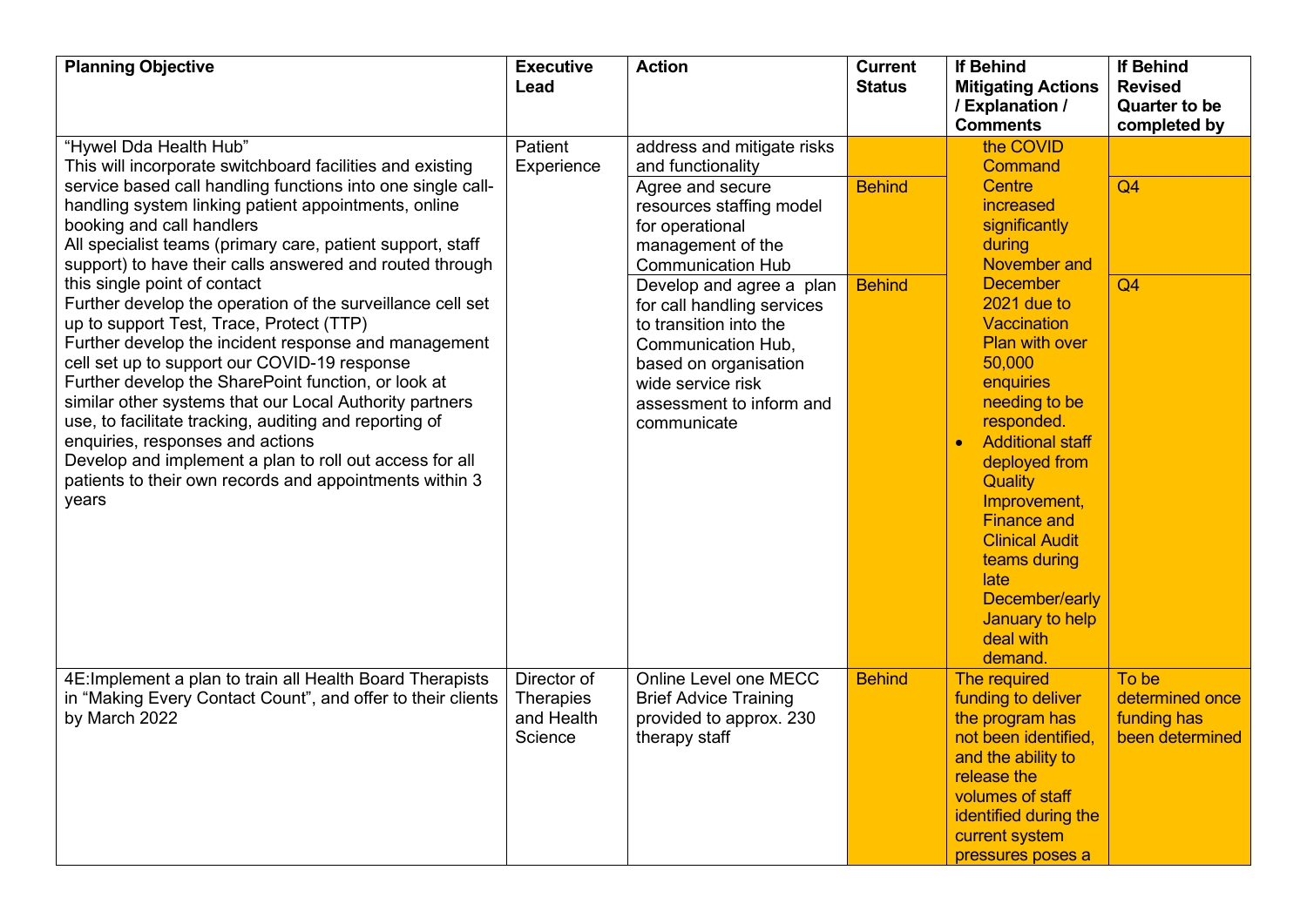| <b>Planning Objective</b>                                                                                                                                                                                                                                                                                                                                                                                                                                                                                                                                                                                                                                                                      | <b>Executive</b><br>Lead   | <b>Action</b>                                                                                                                                                                                                                                                                                                         | <b>Current</b><br><b>Status</b> | <b>If Behind</b><br><b>Mitigating Actions</b><br>/ Explanation /                                                                                         | If Behind<br><b>Revised</b><br><b>Quarter to be</b> |
|------------------------------------------------------------------------------------------------------------------------------------------------------------------------------------------------------------------------------------------------------------------------------------------------------------------------------------------------------------------------------------------------------------------------------------------------------------------------------------------------------------------------------------------------------------------------------------------------------------------------------------------------------------------------------------------------|----------------------------|-----------------------------------------------------------------------------------------------------------------------------------------------------------------------------------------------------------------------------------------------------------------------------------------------------------------------|---------------------------------|----------------------------------------------------------------------------------------------------------------------------------------------------------|-----------------------------------------------------|
|                                                                                                                                                                                                                                                                                                                                                                                                                                                                                                                                                                                                                                                                                                |                            |                                                                                                                                                                                                                                                                                                                       |                                 | <b>Comments</b><br>significant risk, in<br>addition to the<br>challenge of<br>securing sufficient<br>additional backfill<br>capacity to release<br>staff | completed by                                        |
| 3A+3F:<br>3A: To develop and implement a comprehensive<br>approach to performance delivery and quality<br>management that enables staff at all levels to strive for<br>excellence whilst effectively delivering the basics. This<br>approach will incorporate all performance requirements<br>set by the Board, WG, regulators and inspectors and will<br>be fully rolled out to all staff with managerial<br>responsibilities by 31 <sup>st</sup> March 2022.<br>3F:Develop a Board Assurance Framework to support<br>the delivery of the Health Board strategic objectives over<br>the 3 years from April 2021 supported by a clear,<br>comprehensive and continuously updated Risk Register | Director of<br>Finance     | Primary Board measures,<br>Develop primary<br>measures aligned to<br><b>Strategic Objectives and</b><br>our Board Assurance<br>Framework. Develop the<br>definition of each<br>measure. Explore and<br>agree data capture for<br>each measure.<br>Agree the ambition and<br>interim steps for each<br>primary measure | On track                        | N/A                                                                                                                                                      | N/A                                                 |
| 5K: Establish a new process that involves all clinical<br>service areas and individual clinical professionals,<br>whereby we assess ourselves against local and national<br>clinical effectiveness standards/NHS Delivery Framework<br>requirements and fully contribute to all agreed national<br>and local audits (including mortality audits). All areas and<br>clinicians will need to be able to demonstrate their<br>findings have been used to learn and improve and the<br>process needs to be embedded within the Health Boards<br><b>Quality and Governance process</b>                                                                                                              | Medical<br><b>Director</b> | Development of<br>underpinning processes<br>and systems to support<br>delivery of Strategy                                                                                                                                                                                                                            | On track                        | N/A                                                                                                                                                      | N/A                                                 |
| 3G: Develop and implement a 3 year strategic plan to<br>increase research, development, and innovation activity,<br>and number of research investigators sufficient as a<br>minimum to deliver the Welsh Government and Health<br>and Care Research Wales expectations and<br>improvement targets (see specific requirement 3.G.i).                                                                                                                                                                                                                                                                                                                                                            | Medical<br><b>Director</b> | Develop and implement a<br>tool for undertaking a<br>research impact<br>assessment to determine<br>which studies we will<br>support                                                                                                                                                                                   | On track                        | N/A                                                                                                                                                      | N/A                                                 |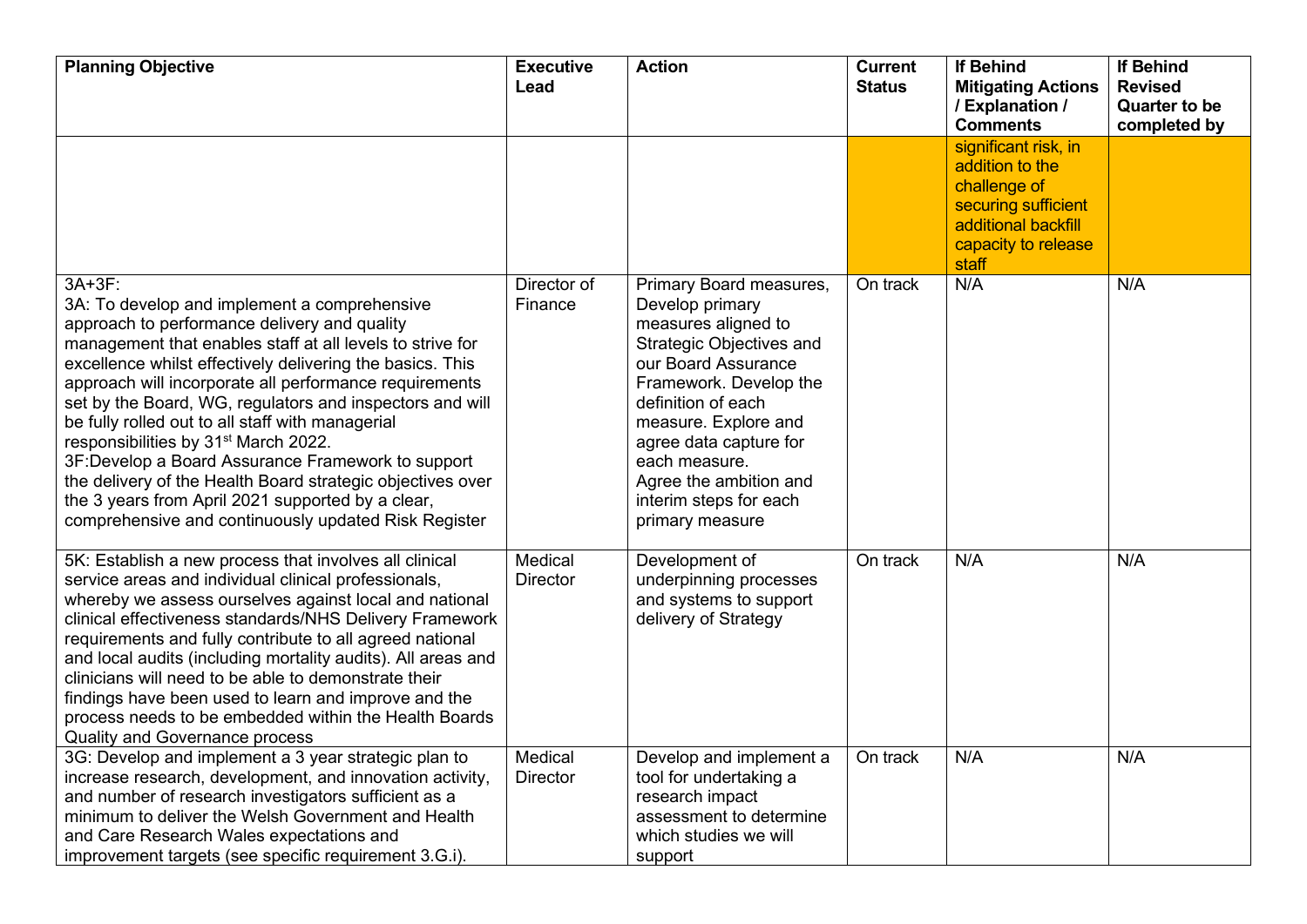| <b>Planning Objective</b>                                                                                                                                                                                                                                                                                                                                                                                                                                                                                                                                                                                                                                                            | <b>Executive</b><br>Lead   | <b>Action</b>                                                                                                                                                               | <b>Current</b><br><b>Status</b> | <b>If Behind</b><br><b>Mitigating Actions</b><br>/ Explanation /<br><b>Comments</b> | <b>If Behind</b><br><b>Revised</b><br><b>Quarter to be</b><br>completed by |
|--------------------------------------------------------------------------------------------------------------------------------------------------------------------------------------------------------------------------------------------------------------------------------------------------------------------------------------------------------------------------------------------------------------------------------------------------------------------------------------------------------------------------------------------------------------------------------------------------------------------------------------------------------------------------------------|----------------------------|-----------------------------------------------------------------------------------------------------------------------------------------------------------------------------|---------------------------------|-------------------------------------------------------------------------------------|----------------------------------------------------------------------------|
| The plan will be developed in partnership with<br>universities, life science companies, and public service<br>partners so as to maximise the development of new<br>technologies and services that improve patient care and<br>health outcomes. While making further progress in<br>established areas including respiratory, oncology, and<br>diabetes studies, the portfolio will target and expand into<br>areas of organisational clinical and academic strength,<br>including ophthalmology, orthopaedics, anaesthetics,<br>and mental health. A function spanning clinical<br>engineering, research and innovation will also target a<br>threefold increase in technology trials |                            | Improve the capability of<br>staff to conduct high<br>quality research and<br>innovation by aligning a<br>support team to guide<br>them through the process<br>of research  | On track                        | N/A                                                                                 | N/A                                                                        |
| 6E: Design and implement a VBHC education<br>programme to be implemented with academic institutions<br>for managers and clinicians that could also be offered to<br>partners                                                                                                                                                                                                                                                                                                                                                                                                                                                                                                         | Medical<br><b>Director</b> | Planning and delivery of<br>third cohort                                                                                                                                    | On track                        | N/A                                                                                 | N/A                                                                        |
| 3E: Business intelligence and modelling - to establish<br>real-time, integrated, easily accessible and<br>comprehensible data to support our clinicians and<br>managers with day to day operational planning as well as                                                                                                                                                                                                                                                                                                                                                                                                                                                              | Director of<br>Finance     | Phase II: Will stand up a<br>temporary platform in the<br>Cloud to be used for day<br>to day operations                                                                     | On track                        | N/A                                                                                 | N/A                                                                        |
| support the organisation's strategic objective to improve<br>value of its services and shift resources into primary and<br>community settings. The initial phase of this, involving as<br>a minimum hospital data, should be in place by<br>September 2021 with full inclusion of all health and social<br>care data (as a minimum) by March 2024                                                                                                                                                                                                                                                                                                                                    |                            | Phase III: The Advanced<br><b>Analytical Platform will</b><br>be populated with all<br>current data. This must<br>be done in conjunction<br>with the end of a pay<br>cycle; | On track                        | N/A                                                                                 | N/A                                                                        |
| 5M: Implement the existing national requirements in<br>relation to clinical and other all-Wales IT systems within<br>expected national timescales. Develop a plan and<br>implement the full role out of the electronic patient record<br>within 3 years. This should be real time, easily                                                                                                                                                                                                                                                                                                                                                                                            | Director of<br>Finance     | Phase III (a) - Products<br>are available to, and<br>accepted by key<br>stakeholders using "user<br>acceptance testing                                                      | On track                        | N/A                                                                                 | N/A                                                                        |
| accessible, comprehensible, relevant, secure and<br>integrated                                                                                                                                                                                                                                                                                                                                                                                                                                                                                                                                                                                                                       |                            | Phase IV: All employees<br>will receive training on<br>the Advanced Analytical<br>Platform                                                                                  | On track                        | N/A                                                                                 | N/A                                                                        |